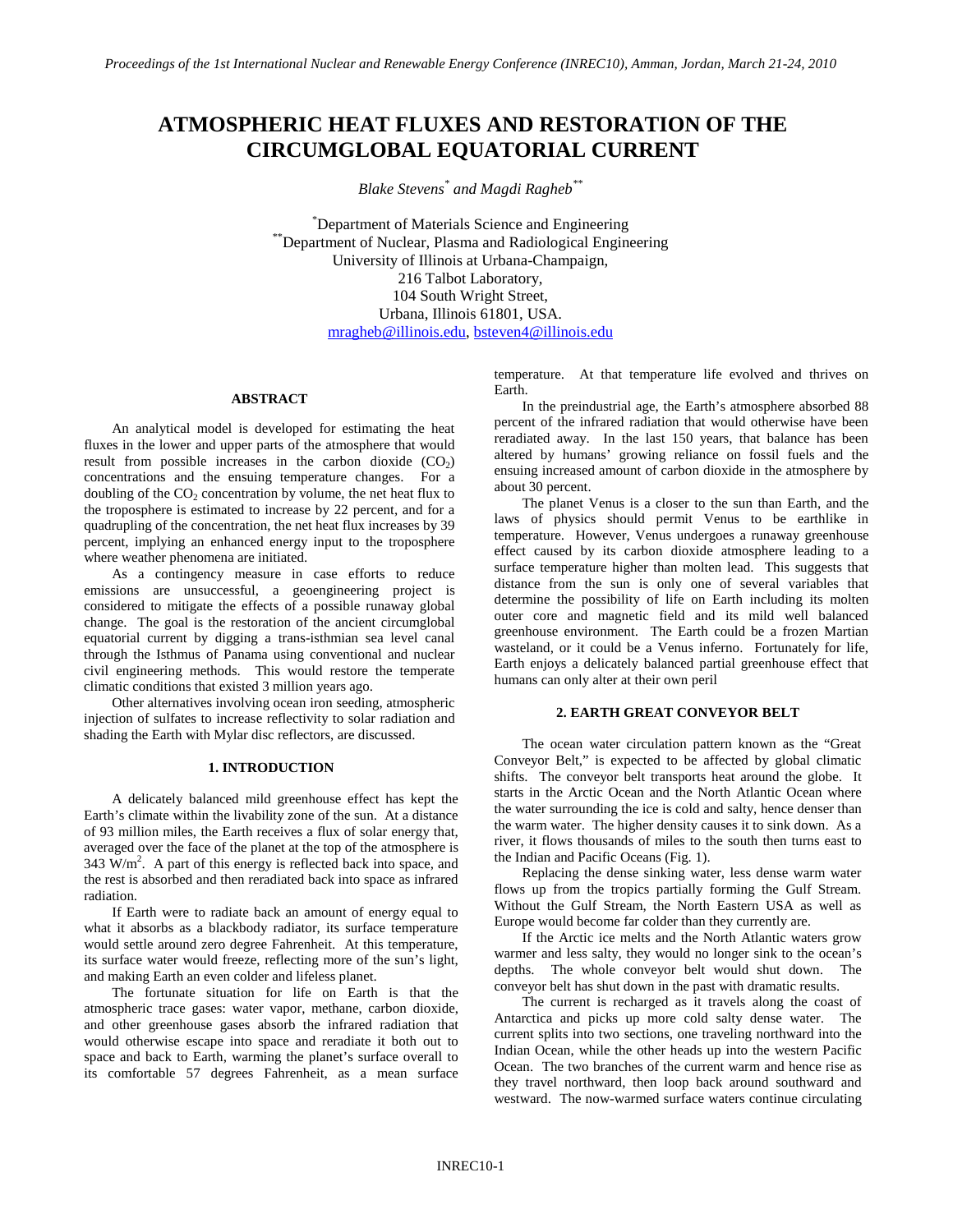around the globe. They eventually return to the North Atlantic where the cycle begins again. It takes about 1,000 years for a parcel of water to complete the journey along the global conveyor belt.



Figure 1. Contemporary great Earth ocean conveyor belt. Source: NOAA.



Figure 2. Global ocean currents 30 million years before present. Source: NOAA.

About 20,000 years Before Present (BP) glaciation had reached its maximum extent covering the Great Lakes region in North America and Northern Europe and Asia. A warming period occurred in which the glaciers started 18,000 years BP retreating to north of the Great Lakes. By about 8,200 years BP, the leading edge of the ice had moved so far north that an ice dam blocking Lakes Agassiz and Ojibway in northern Canada started melting. It eventually collapsed initiating a massive flood of a 100 trillion cubic meters of frigid fresh water into the Labrador Sea and into the Atlantic Ocean [1].

By affecting both the temperature and the salinity of the North Atlantic Drift of the Gulf Stream, the warming trend paradoxically led to a cooling trend that lasted for two centuries. In this cooling trend, the warm Gulf Stream was so much affected as to reduce the temperature by as much as 15 degrees F in Greenland, and 6 degrees F in continental Europe. The temperature stayed down for about two centuries. Don Barber of the University of Colorado and his coworkers identified and carefully dated a reddish layer of sediment that stretches 800 miles from the northern Hudson Bay in Canada into the Atlantic that was associated with this event. This is an example that suggests that global warming can lead in unpredictable ways to an opposite effect of climate cooling [2].

## **3. HEAT FLUX FLOWS IN THE ATMOSPHERE**

#### **Introduction**

Because of its temperature structure, there is very little convective motion in the stratosphere, and the air there is quite stable. This is particularly true in the tropics where the vertical movement of the radioactive cloud from nuclear explosions in the atmosphere was noticed to be less than 2 miles in three trips around the globe or 70,000 miles. This stable behavior continues up to the mesosphere where marked turbulence is again noticed. The polar stratosphere is less stable than in the tropical zones: during the polar winter night the temperature structure changes so much that the inversion could disappear. When this occurs convection mixing of the air can occur to great heights.

Considering the tropical region, since the lower atmosphere traps more heat than the upper atmosphere as a result of increased  $CO<sub>2</sub>$  concentrations, its temperature will increase relatively more than the upper atmosphere, whose temperature will decrease [1].

The expected temperature change varies with the altitude. It even becomes negative at higher altitudes beyond 10 km. However, a warming occurs in the lower troposphere because, for a doubling of  $CO<sub>2</sub>$  concentration, only half the path length is required for the same absorption. The result is a larger temperature drop between the upper and the lower atmospheres. Figure 3 displays this variation of temperature as a function of height depending on the  $CO<sub>2</sub>$  concentration in the tropical region.

The larger temperature drop, in addition to higher stored energy in general, is expected to lead to an increased incidence of severe weather events. These include heat waves, droughts, and floods. We attempt an exact analytical solution for the estimation of the magnitudes of the heat fluxes that would result from such temperature changes.

### **Analytical Model**

We consider the geometry shown in Fig. 4, where region I represents the lower atmosphere, and region II represents the upper atmosphere. The surface temperature is designated as  $t_s$ , the troposphere temperature as  $t_m$ , and the upper atmosphere temperature as t...

The height of the troposphere is considered as r in the z direction and the total height of the atmosphere is taken as:  $r + s$ .

We consider the governing equation for the heat flow as the steady state heat conduction equation:

$$
\nabla^2[t(z)] = 0 \tag{1}
$$

Substituting for the one dimensional Laplacian operator  $\nabla^2$  in cartesian coordinates in the z direction, we can write: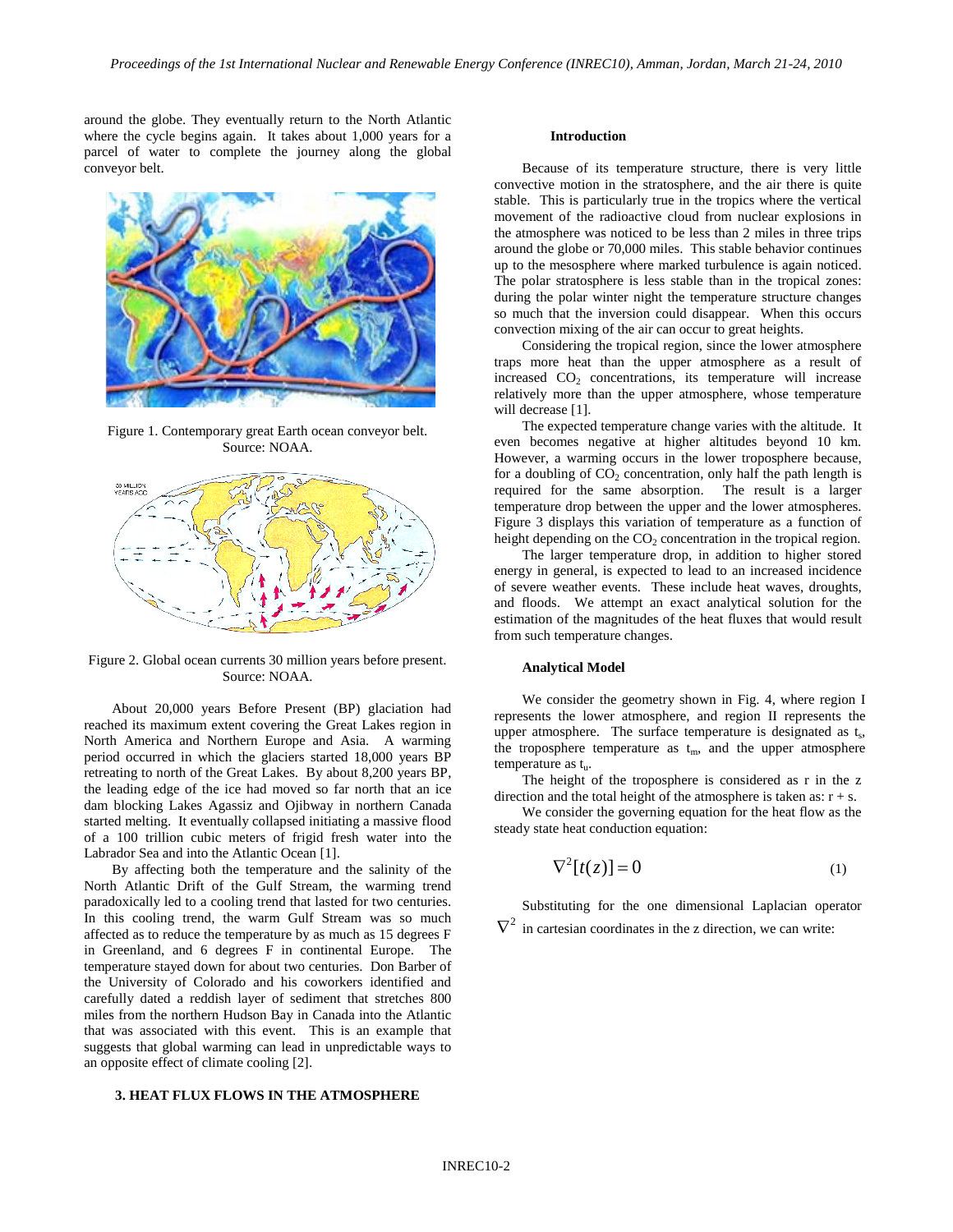

Figure. 3. The variation of temperature as a function of height depending on the CO2 concentration. Source: IAEA Bulletin, 1979.



Figure 4. Geometrical model of heat fluxes flows in the atmosphere.

$$
\frac{d^2t(z)}{dz^2} = 0\tag{2}
$$

This equation applies in the lower atmosphere region I, as well as in the upper atmosphere region II, subject to the temperature boundary conditions:

$$
At: z = r \qquad , \quad t(r) = t_m
$$
  
\n
$$
z = 0 \qquad , \quad t(0) = t_s \qquad (3)
$$
  
\n
$$
z = r + s \qquad , \quad t(r + s) = t_u
$$

#### **Temperature distributions**

In region I of the lower atmosphere, we can integrate Eqn. 2 to get:

$$
\frac{d^2t_1(z)}{dz^2} = 0
$$
  

$$
\frac{d}{dz} \left( \frac{dt_1(z)}{dz} \right) = 0
$$
  

$$
\frac{dt_1(z)}{dz} = C_1
$$
 (4)

Integrating a second time yields:

$$
\int dt_1(z) = \int C_1 dz
$$
  
\n
$$
t_1(z) = C_1 z + C_2
$$
\n(5)

To determine the constants of integration  $C_1$  and  $C_2$ , we apply the boundary conditions 3:

$$
t_1(0) = t_s = C_1 \cdot 0 + C_2 \implies C_2 = t_s
$$

From which we can rewrite Eqn. 5 as:

$$
t_1(z) = C_1 z + t_s \tag{6}
$$

Applying the boundary conditions to Eqn. 6 again yields:

$$
t_1(r) = t_m = C_1r + t_s \Rightarrow C_1 = \frac{t_m - t_s}{r}
$$

From which the temperature distribution in the lower atmosphere follows the straight line:

$$
t_1(z) = \frac{(t_m - t_s)}{r} z + t_s \tag{7}
$$

This describes the situation of the temperature decreasing as a function of height from the surface temperature  $t_s$  to the troposphere temperature  $t_m$ .

In region II of the upper atmosphere, the same procedure can be followed as: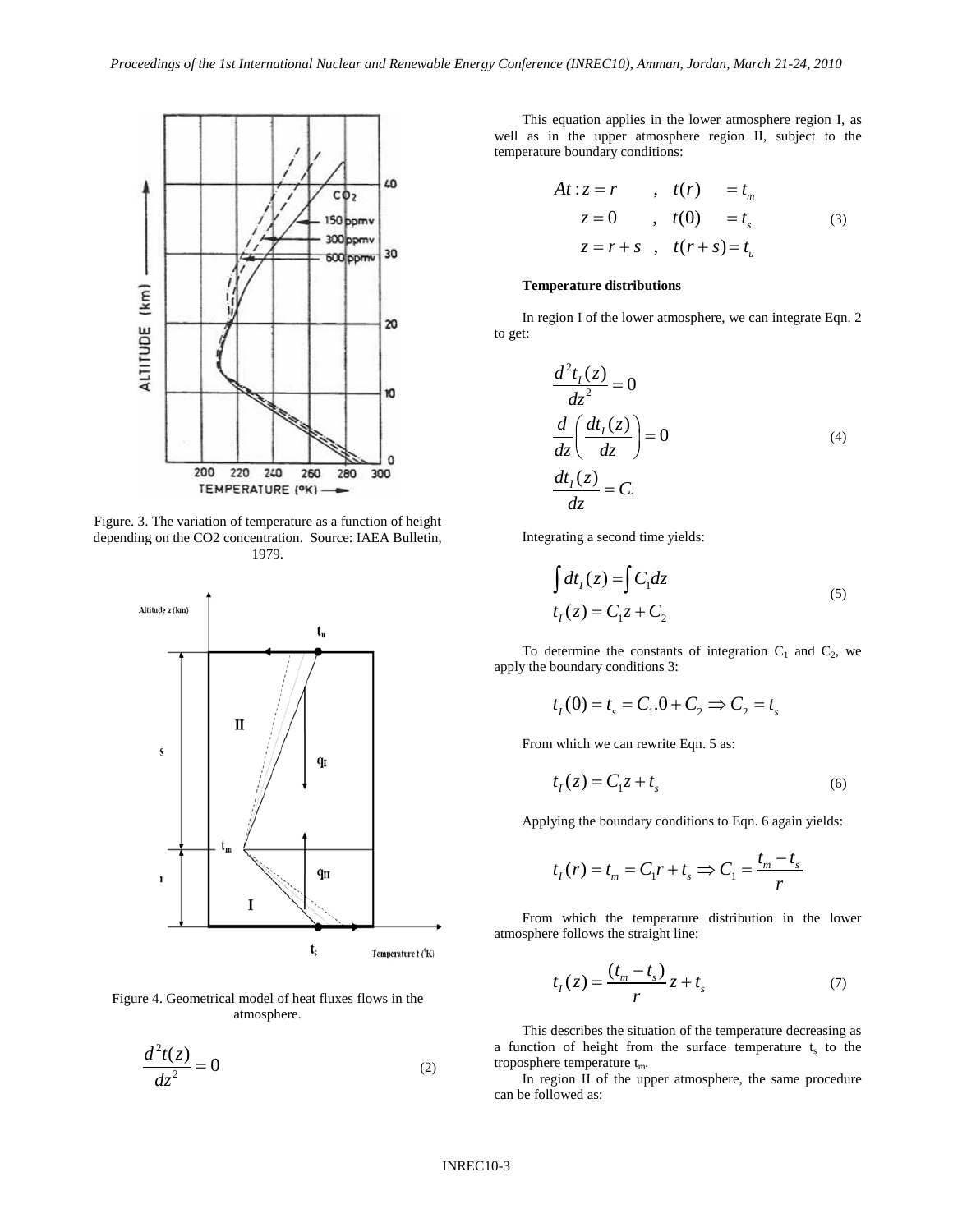$$
\int dt_H(z) = \int C_3 dz
$$
  
\n
$$
t_H(z) = C_3 z + C_4
$$
  
\n
$$
t_H(r) = t_m = C_3 r + C_4
$$
 (8)

 $t_{II}(r+s) = t_{II} = C_3(r+s) + C_4$ 

Subtracting the two last equations yields:

$$
(t_u - t_m) = C_3 s \Rightarrow C_3 = \frac{(t_u - t_m)}{s}
$$

From which:

$$
C_4 = t_m - C_3 r
$$
  
= 
$$
t_m - \frac{(t_u - t_m)}{s} r
$$

Thus the temperature distribution in the upper atmosphere region II becomes:

$$
t_{II}(z) = \frac{(t_u - t_m)}{s} z + t_m - (t_u - t_m) \frac{r}{s}
$$
(9)

This describes the situation of the temperature increasing in the upper atmosphere as a function of the height z.

## **Heat flux vectors**

The temperature gradients in the upper and lower atmospheres will result in heat flux vectors that will depend on the temperature drops according to Fourier's law:

$$
\overline{q} = -kA\nabla t(z) \tag{10}
$$

where: k is the atmosphere's thermal conductivity,

A is the heat flow cross sectional area.

From Eqn. 10, the heat flux in region I of the lower atmosphere becomes:

$$
q_{I} = -kA \frac{dt(z)}{dz}
$$
  
=  $-kA \frac{(t_{m} - t_{s})}{r}$   
=  $+kA \frac{(t_{s} - t_{m})}{r}$ , since  $t_{s} > t_{m}$  (11)

This implies a constant heat flux at any height z flowing upwards in the positive z direction.

In region II of the upper atmosphere, the heat flux from Eqn. 11 becomes:

$$
q_{II} = -kA \frac{dt(z)}{dz}
$$
  
=  $-kA \frac{(t_u - t_m)}{r}$ , since  $t_u > t_m$  (12)

This implies a constant heat flux flowing downwards in the negative z direction.

Since the heat flux is a vectorial quantity, the heat fluxes an be summed vectorially. The net heat flux becomes a constant at any given height as:

$$
q_{net} = q_I - q_{II}
$$
  
= +kA  $\frac{(t_s - t_m)}{r}$  - kA  $\frac{(t_u - t_m)}{s}$  (13)  
= +kA  $\left[ \frac{(t_s - t_m)}{r} - \frac{(t_u - t_m)}{s} \right]$ 

#### **Numerical values**

For illustration of the applicability of the derived equations, we adopt the following values for the parameters:

$$
r = 13 km
$$
  
\n
$$
s = 40 - 13 = 27 km
$$
  
\n
$$
t_m = 210 K
$$

In addition we adopt the values of  $t_s$  and  $t_u$  from Fig. 3 as shown. The calculational results are shown in Table 1.

It can be observed that as the  $CO<sub>2</sub>$  concentration doubles then quadruples, the temperature at the surface of the Earth increases, but the temperature in the upper atmosphere decreases (Fig. 4). This creates a higher temperature drop resulting in higher net heat fluxes to the troposphere (Fig. 5). The percent relative increase in the net heat fluxes can be defined as:

$$
PRI = \left| \frac{q_{net} - q_{ref}}{q_{ref}} \right| x100 \tag{14}
$$

Where:  $q_{ref}$  is the reference heat flux.

As Table 1 shows, for a doubling of the  $CO<sub>2</sub>$  concentration by volume, the net heat flux to the troposphere is estimated to increase by 22.4 percent and for a quadrupling of the concentration, the net heat flux increases by 39.1 percent, implying increased energy input to the region of the atmosphere where weather phenomena are initiated.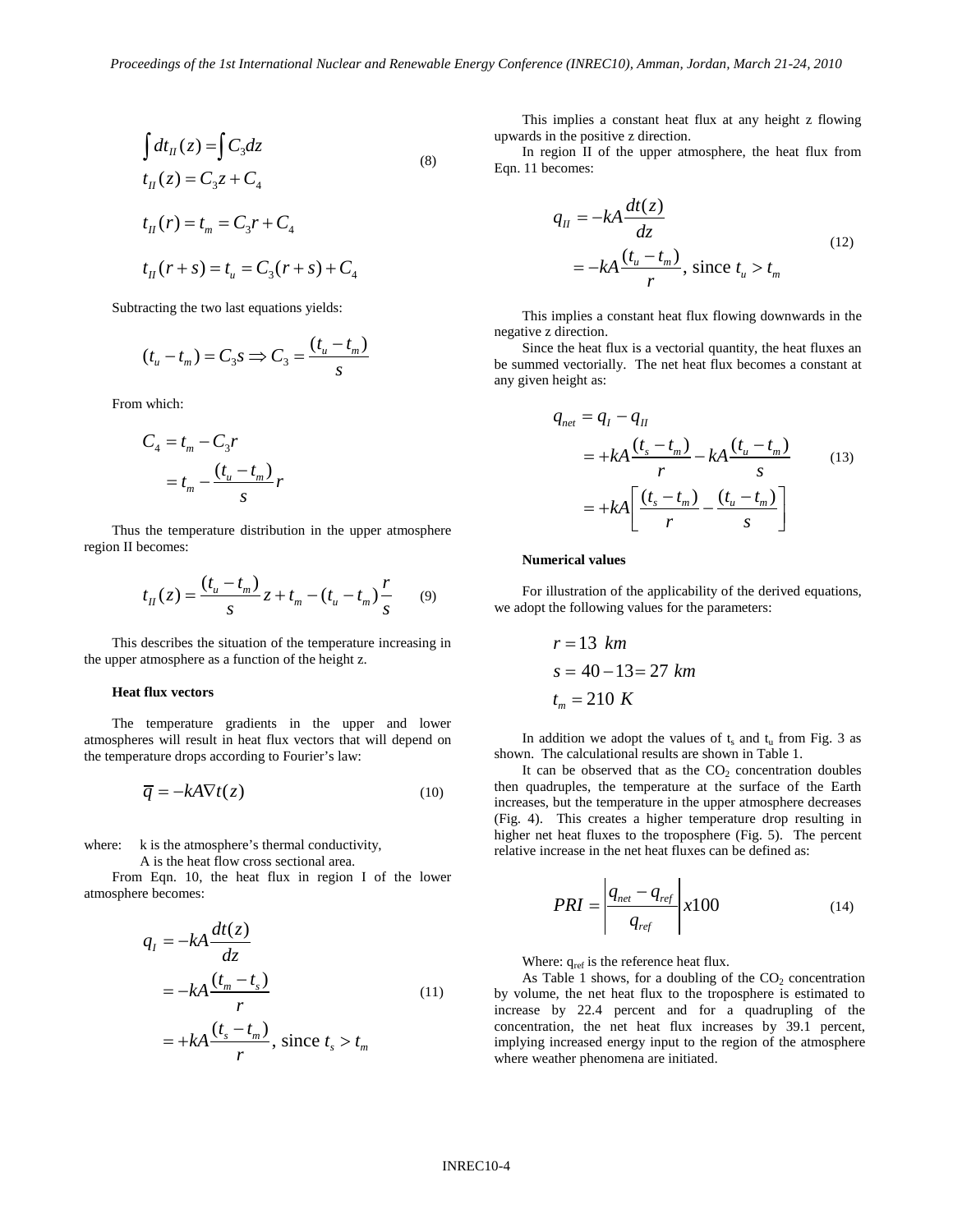| Carbon<br>dioxide<br>concentration<br>[ppmv] | Surface<br>temperature<br>$L_{S}$ | Upper level<br>temperature<br>$t_{\rm n}$ | Temperature<br>gradient, lower<br>atmosphere<br>[K/km] | Temperature<br>gradient, upper<br>atmosphere<br>K/km | Net<br>heat<br>flux<br>[x kA] | Relative<br>increase<br>[percent] |
|----------------------------------------------|-----------------------------------|-------------------------------------------|--------------------------------------------------------|------------------------------------------------------|-------------------------------|-----------------------------------|
| 150                                          | 282                               | 269                                       | 5.54                                                   | 2.19                                                 | 3.35                          |                                   |
| 300                                          | 284                               | 253                                       | 5.69                                                   | 1.59                                                 | 4.10                          | 22.4                              |
| 600                                          | 286                               | 242                                       | 5.85                                                   | 1.19                                                 | 4.66                          | 39.1                              |

Table 1: Effect of carbon dioxide concentration on temperature gradients and atmospheric heat fluxes.



Figure 5. Temperature effect of carbon dioxide concentration. Figure 6. Temperature gradients as a function of carbon dioxide



concentration.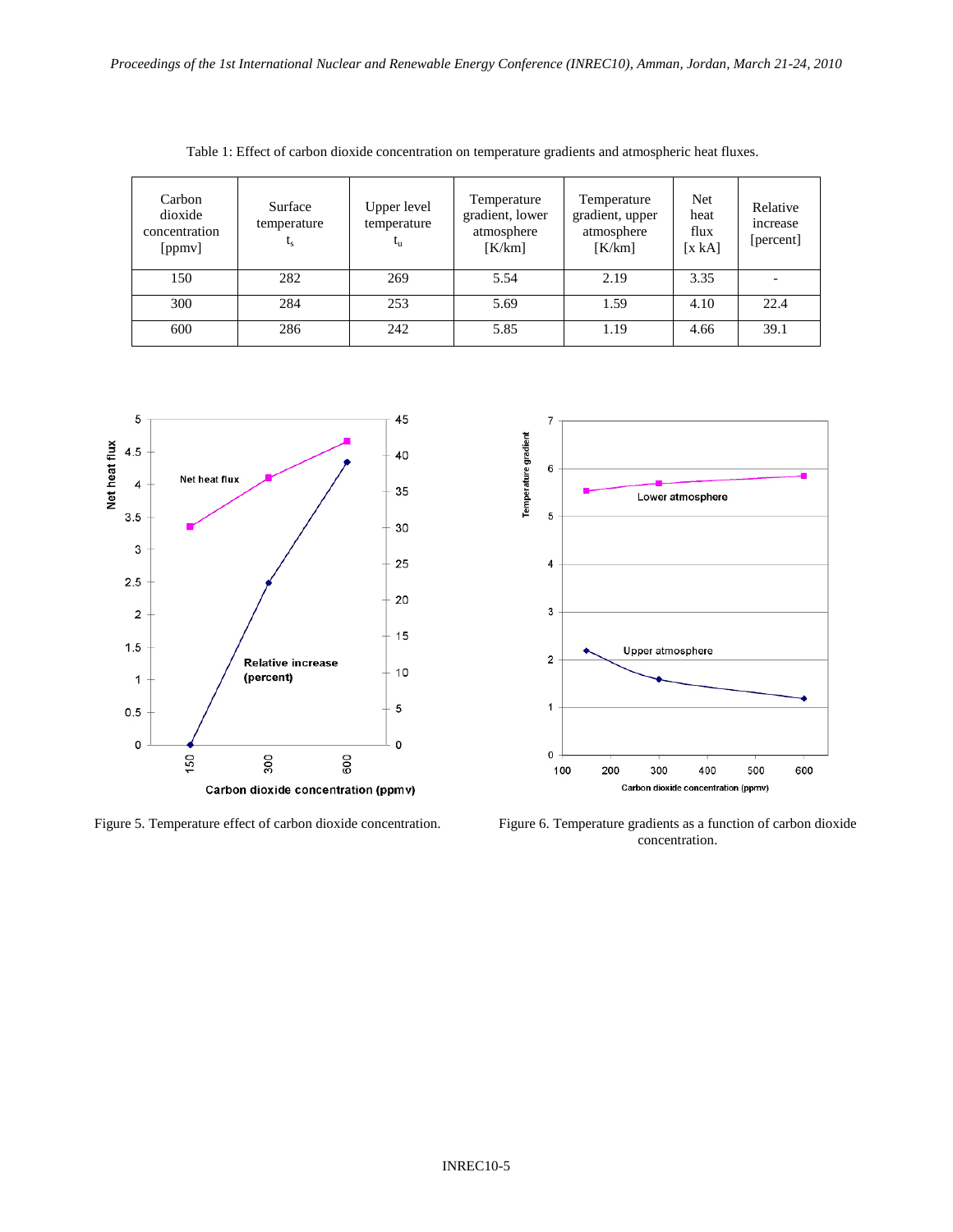

Figure 7. Net heat flux as a function of carbon dioxide concentration.

# **4. RESTORING THE CIRCUMGLOBAL EQUATORIAL CURRENT**

## **Introduction**

Before the last 3 million years, the Earth's climate enjoyed a steady state situation with the ocean currents rotating around the globe. In the past, whenever there has been a return to ice conditions, this was preceded by a rise in greenhouse gases, followed by a sudden drop. For the past 3 million years, the  $CO<sub>2</sub>$ levels in the atmosphere have been low. However, tectonic Earth movements caused the Central American Land Bridge to develop, blocking the flow of ocean currents that had stabilized the Earth's climate for millions of years. This land bridge forced the ocean currents into a north-south flow. It may have caused a die-off of forests, and a  $CO<sub>2</sub>$  level decrease. The diverted oceans currents lead to a more variable climate, with dramatic differences between the seasons. The temperate forests reaching into the Arctic were replaced by a taiga or sub arctic forests characterized by pine trees. Winters became longer and the north and south ice caps formed. The recurrent periods of glaciation and thawing in the last three million years, and the rising of the Central American land bridge may have forced the Earth's climate into a long cycle involving long ice ages followed by short warm periods. Every glaciation period has been accompanied with large species extinctions.

#### **Jurassic and Late Jurassic Climates**

During the Jurassic period, the latitudinal extension of the continents from pole to pole blocked circumglobal oceanic circulation at high southern latitudes. The ancient Tethys Ocean was a large triangular reentrant of the global ocean Penthalassa into the eastern continents from the east.

There exists evidence of distinct temperature-linked gradients during the Jurassic period. Floral evidence suggests the existence of a tropical belt with cycad-like plants and ferns which can be distinguished from temperate belts with conifers and ginkgos.

The primarily latitudinal circulation pattern that deflected into higher latitudes around the polar extremities of Pangaea, appears to have contributed to the equitable climate of the Jurassic [2].

A significant circulation event occurred during the late Jurassic about 140 million years ago: the opening or extension of a seaway through Central America, linking the Atlantic and Pacific Oceans for the first time in the equatorial region through the straits of Panama. Coupled with the gradual opening of the North Atlantic by seafloor spreading, this allowed the development of a circumglobal equatorial current system, which has continued, essentially unabated, until relatively recent time about 3 million years ago (Ma). This expanded the tropics to the northern latitudes.

Three million years ago during the Pliocene period, the elevation of the Isthmus of Panama eliminated the straits of Panama. The result was an interruption of the Pacific and Atlantic faunal exchange, followed by a latitudinal displacement of the Floral and faunal provinces. Increased seasonality ensued with initiation of the northern hemisphere continental glaciations and the Labrador current [2].

A scientific engineering project worth investigation that would lead to a more stable climate for the Earth, would be to restore the previous stable condition in the Earth's climate where the ancient equatorial ocean currents circulated freely across the Central American Land Bridge.

A shallow sea level canal can be deepened over time allowing larger water flow. As an example, the Suez Canal was inaugurated on November 17, 1869, connecting the Mediterranean and the Red seas. Initially, it was only 25 feet deep, but with improvements and deepening, about 50 ships including large tankers cross it daily carrying 300 million tons of freight per year.

#### **The Isthmus of Panama**

The Isthmus of Panama is a land bridge arched between the North and South American continents. With 12 distinct ecosystems between mountains, rainforests, cloud forests and beaches, it is home to orchids, jaguars and an astounding biodiversity.

In the 16th century, Spanish mariners dreamed of a shortcut waterway through the Isthmus of Panama. Balboa conceived the notion in 1513, but the daunting idea was forgotten. Ferdinand de Lesseps, 367 years later tried to build a sea level canal like the Suez Canal between the Mediterranean and the Red Sea. Disease, scandal, rain, corruption and the jungle claimed the lives of 16,000-20,000 workers, and the effort was discontinued.

By 1900, the USA had the engineering resources to take on the challenge. President Theodore Roosevelt committed himself to the project, signed a treaty with Panama, and the project started with 35,000 persons work force.

Construction started in 1904 creating one of the world's largest artificial lakes: Lake Gatun, as well as an 8 miles winding channel called the Gaillard Cut. Six massive locks were built to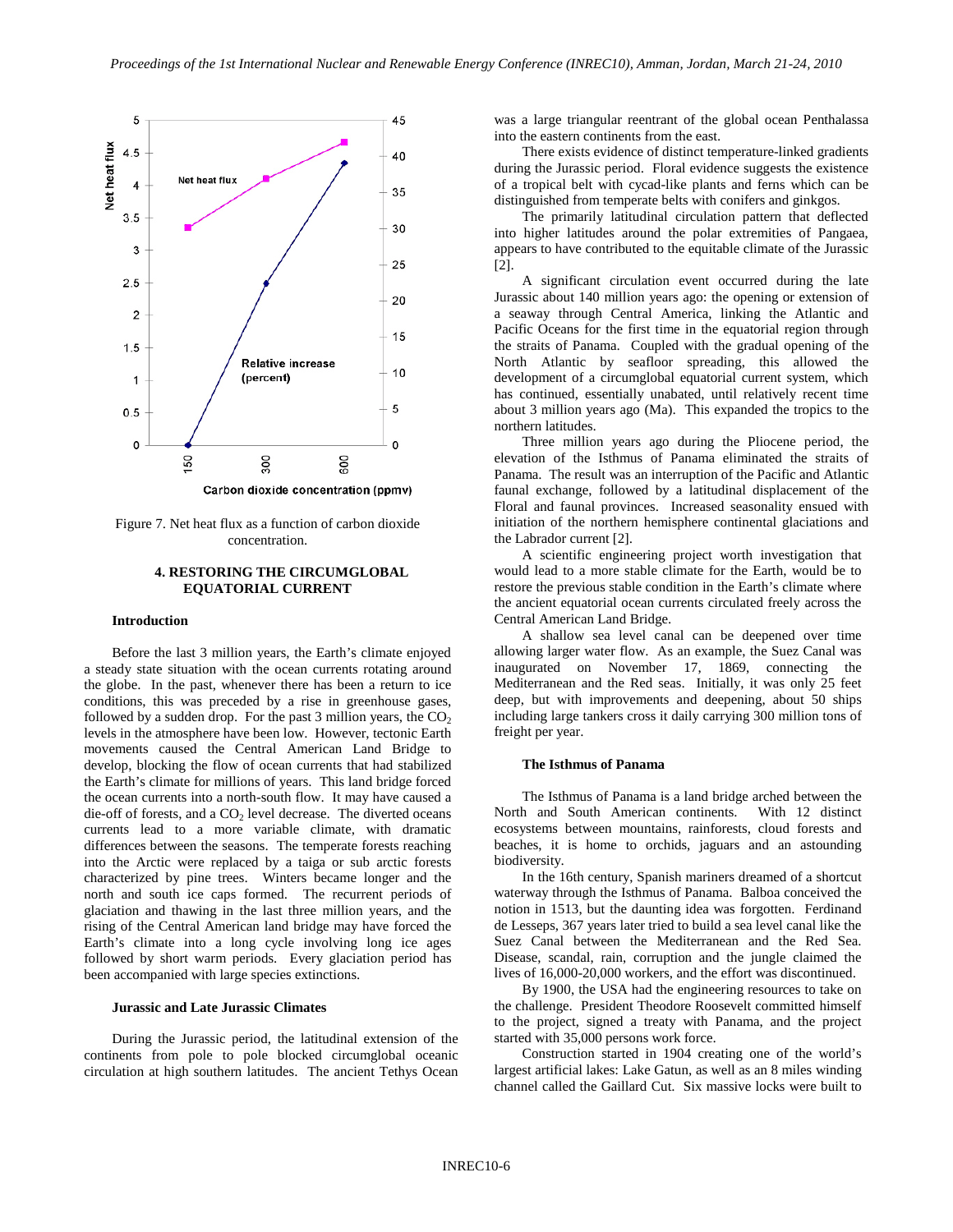raise or lower the giant sea going vessels to a height of 85 feet. More than 52 million gallons of fresh water are used for each ship which transits the Panama Canal.

Completed in 1914, the Panama Canal cost over \$336 million and 5,600 lives lost to tropical diseases such as yellow fever, temperatures reaching 130  ${}^{0}F$ , and accidents. It has saved every ship passing through it a 7,872 miles trip around South America. Now, each ship takes a 51 miles journey through an intricate system of gates, locks, and drains, including dredged approach channels at each end. A single trip through the canal requires 52 million gallons of water, and busy days can see up to 40 trips. For the water it needs, the canal depends on one of the world's biggest artificial lakes: Gatún Lake. For its water supply, Gatún Lake depends on the health of the surrounding rain forest.

The canal consists of artificially created lakes, channels, and a series of locks, or water filled chambers, that raise and lower ships through the mountainous terrain of central Panama. Built by the USA from 1904 to 1914, the Panama Canal posed major engineering challenges, such as damming a major river and digging a channel through a mountain ridge. It was the largest and most complex project of this kind ever undertaken at that time, employing tens of thousands of workers and costing \$350 million.

The Panama Canal system is composed of three major locks, one on the Atlantic side: the Gatun locks, and two on the Pacific side: the Pedro Miguel and Miraflores locks. The Gailard cut represents the line of continental divide. To supply this system of locks a large amount of water is required, a goal fulfilled by the artificially created Gatun Lake. Running parallel to the canal is the Panama Canal Railway designed to absorb the extra shipping traffic generated by ships too large to use the facilities.

The canal cuts through the central and most populated region of Panama, and it has been a point of dispute between the governments of Panama and the USA through most of its existence. Under a 1903 treaty, the USA controlled both the waterway and a large section of the surrounding land, known as the Panama Canal Zone, considered as a USA territory.

The Panamanians resented this arrangement and argued that their country was unfairly denied benefits from the canal. Eventually, social unrest and international pressure led the USA to negotiate two new treaties, which were signed in 1977 and took effect in 1979. The treaties recognized Panama's ultimate ownership of the canal and all the surrounding lands. More than half of the former Canal Zone came under Panamanian control shortly after the treaties were ratified. In December of 1989, the USA invaded Panama, ostensibly in order to capture Noriega, who languished in a Florida prison serving a 40 year sentence for alleged drug trafficking. Control of the canal was turned over to Panama on December 31, 1999.

Article XII of the Panama Canal Treaty provides for a joint study of "the feasibility of a sea-level canal in the Republic of Panama." In 1981 Panama formally suggested beginning such a study. After some discussion, a Preparative Committee on the Panama Canal Alternatives Study was established in 1982, and Japan was invited to join the USA and Panama on this committee. The committee's final report called for the creation of a formal Commission for the Study of Alternatives to the Panama Canal, which was set up in 1986. Although there was a general perception that the costs of such a canal would outweigh benefits, the commission contiued studying the problem with no further action.

The French Ferdinand de Lesseps attempted digging a canal at sea level around 1884, in the same way as the Suez Canal between the Mediterranean and the Red Sea. Even though he succeeded with the Suez Canal Company, he ended his life bankrupt and confined in jail for fraud following the failure of his Panama Canal Company. The present Panama Canal was started in 1904 and finished in 1914 using the labor of a ½ million men.

After debating on the most appropriate place for the canal, the USA Congress authorized President Theodore Roosevelt to purchase the French assets and take over the Panama project. Panama, where the isthmus was located, was part of Colombia. Negotiators from both countries agreed upon terms, but Colombia rejected the treaty, holding out for more money. Angered, President Roosevelt stopped negotiations and found another way to get the isthmus. He supported the Panamanian rebels in their fight for independence from Colombia. An American fleet was dispatched to both sides of the isthmus, blocking its sea approaches. Colombian forces were forced into a land approach through the dense Darien jungle, and were forced to turn back. Panama achieved its independence. The USA acquired the lease to build the Panama Canal on very favorable terms with the newly independent country. The new country could not survive without USA support.

The Panama Canal is a major maritime route slashing 8,000 miles off the shipping distance between the east and west coasts of the American continent. The Panama Canal does not slice through the mountainous backbone of Panama. It is constructed as a series of locks interconnecting artificial lakes constructed by damming rivers in the mountains, and feeding the canal through gravity. About 52 million gallons of fresh water are flushed into the sea every time a ship passes through the canal. Since about a couple of decades ago, scientists are noticing that Panama's climate is slowly becoming drier, possibly caused by the clearing of the forests along the canal's watershed: 2/3 of the forests in the hills have been cut out. Silting and mudslides in 1970 and 1984 are affecting the one way traffic of ships. Modern super tankers and large bulk carriers are too large to go through the canal. A time may come to consider the possibility of a new sea level canal of the order of a mile or more in width in the isthmus area to restore the ancient equatorial ocean current.

Some previous studies considered canals that were 600 feet wide and 60 feet deep, and canals which were 1,000 feet wide and 280 feet deep. The locations of these possible routes are shown in Fig. 8.

A sea level canal construction would require the use of massive amounts of energy carving hills and mountain ranges. Peaceful clean thermonuclear cratering devices releasing megatons equivalent of TNT may be an economical means of achieving such an ambitious project as shown in Fig. 9. In all cases important environmental considerations will have to be addressed.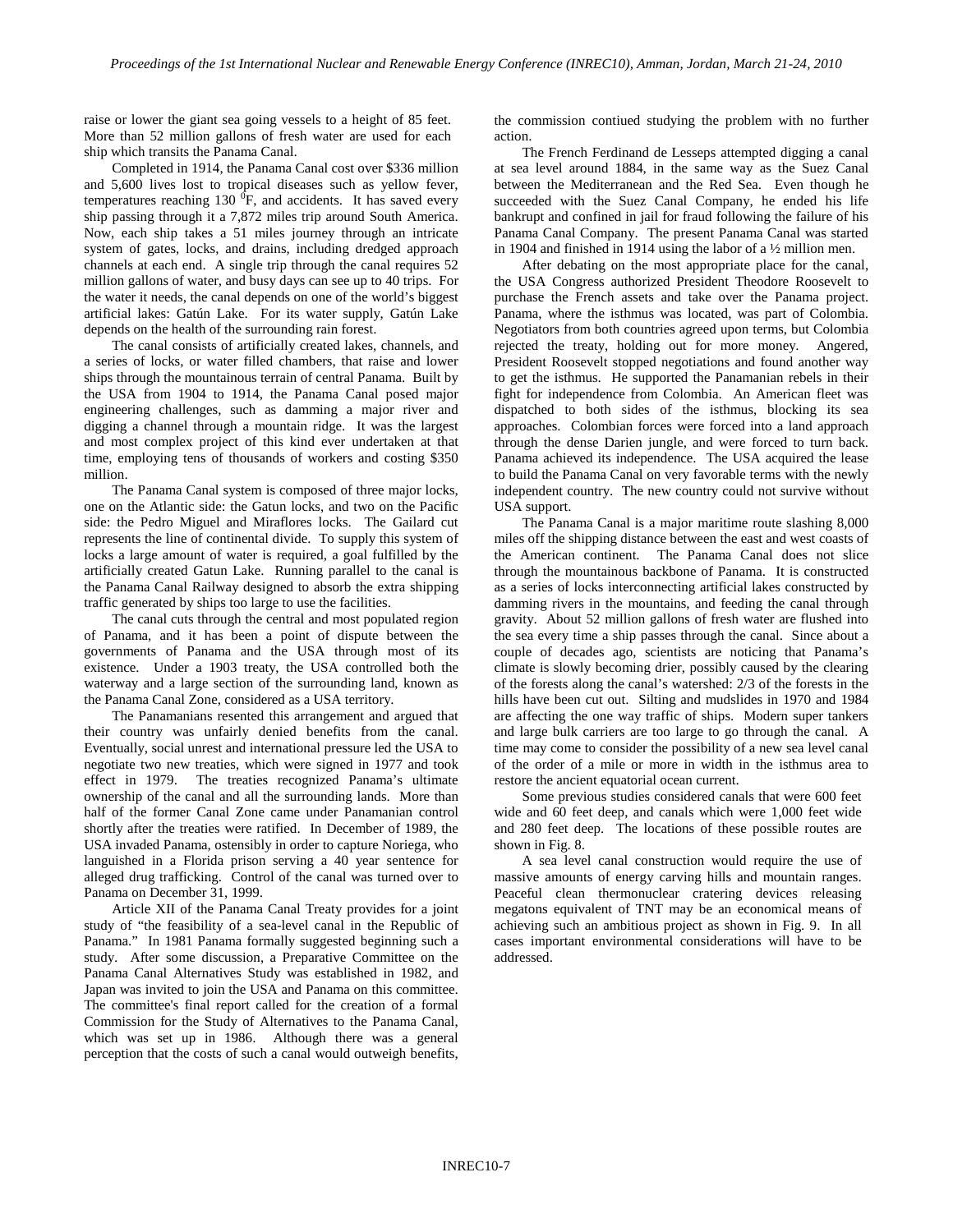|              |         | Maximum              | Relative Cost, | Relative   |  |
|--------------|---------|----------------------|----------------|------------|--|
| Location     | Length  | Elevation of         | Conventional   | Cost.      |  |
|              | [miles] | divide<br>excavation |                | Nuclear    |  |
|              |         | [feet]               |                | excavation |  |
| Tehuantepec, | 125     | 810                  | 21.00          | 3.71       |  |
| Mexico       |         |                      |                |            |  |
| Greystown-   | 140     | 760                  | 6.61           | 3.06       |  |
| Salinas Bay, |         |                      |                |            |  |
| Nicaragua-   |         |                      |                |            |  |
| Costa Rica   |         |                      |                |            |  |
| Blas.<br>San | 37      | 1,000                | 10.00          | 1.00       |  |
| Panama       |         |                      |                |            |  |
| Sasardi-     | 46      | 1,100                | 8.28           | 1.16       |  |
| Morti,       |         |                      |                |            |  |
| Panama       |         |                      |                |            |  |
| Atrato-      | 102     | 950                  | 8.49           | 1.94       |  |
| Truando,     |         |                      |                |            |  |
| Columbia     |         |                      |                |            |  |

Table 2. Different Trans-Isthmian routes for a sea level canal across the Central American Isthmus.



Figure 8. The locations of Trans-Ithsmian possible routes. The routes through Mexico and Columbia are the best choices for a sea level connection. Google Earth satellite photograph.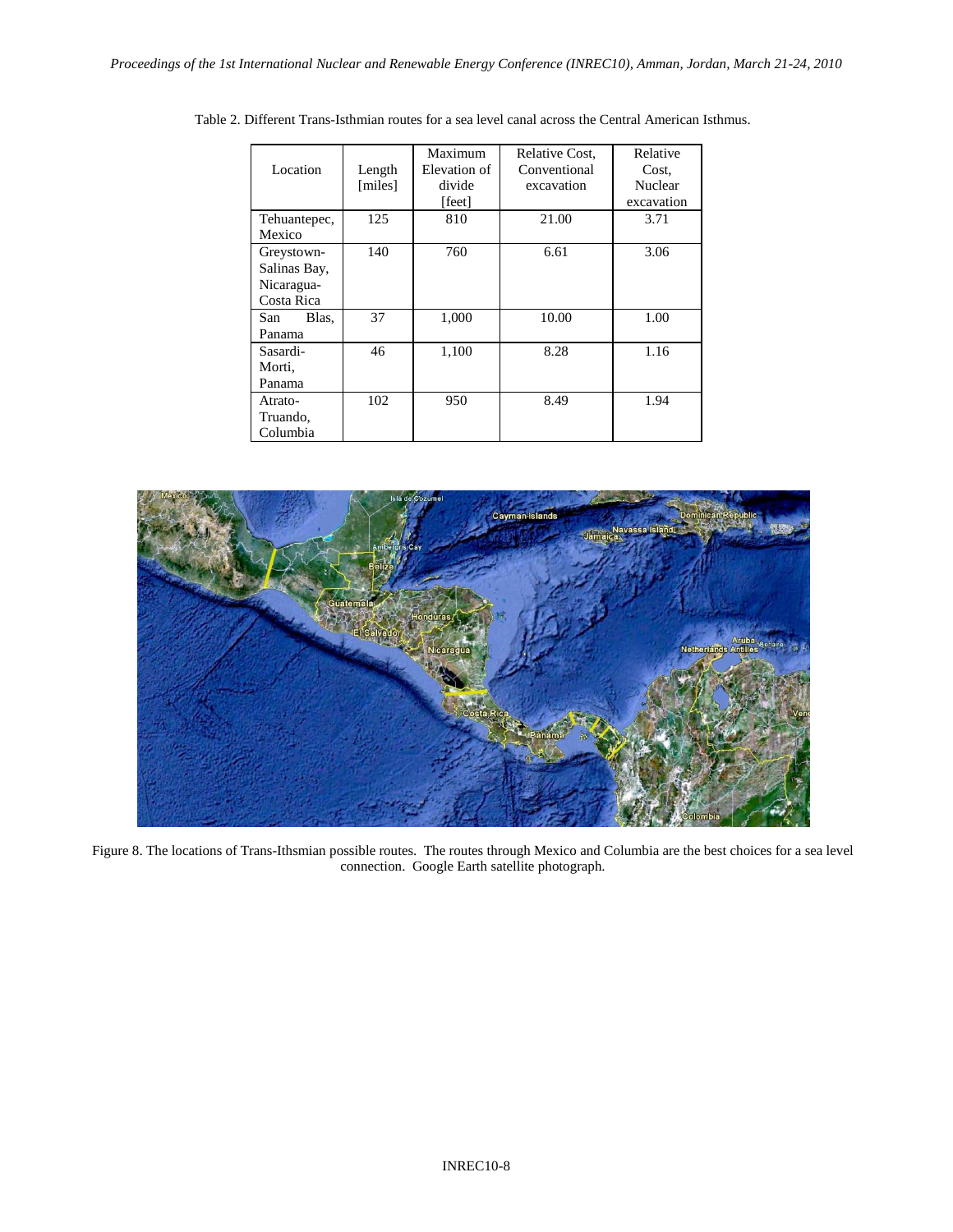

Figure 9. Peaceful clean thermonuclear cratering devices releasing megatons equivalent of TNT can excavate a sea level canal using nuclear civil engineering methodologies. Source: LLNL.

An alternate sea level canal through Panama, Southern Mexico or northern Columbia, restoring the old ocean currents intercepted by Central American Land Bridge, may become an international global geoengineering project.

Five different Trans-Isthmian routes for a sea level canal are possible as shown in Table 2. The cost figures include the operating facilities.

## **5. ALTERNATE APPROACHES**

#### **Iron Dust Seeding**

In 2007, NASA reported that satellite data showed that ocean plant life is shrinking, and that a 6-9 percent loss in plankton production has occurred since the 1980s. Some regions, like the equator, have experienced a 50 percent drop. This can result in an imbalance in the oceans ecosystems.

By seeding the plankton deficient areas of the oceans with micron size iron dust particles in the form of ground iron ore as a catalyst, photo plankton growth can be stimulated leading to algal blooms that last 2-3 months. Through the process of photosynthesis it would fix atmospheric CO<sub>2</sub>. About 50 percent of these algae would constitute food for sea life, the rest dies, bleaches and sinks down. As it reaches a depth of 1,000 feet it should be trapped for decades, at 1,500 feet, for centuries, and at 3,000 feet for millennia [3].

It is not yet known how much  $CO<sub>2</sub>$  is ingested by the plankton per ton of seeded iron. Side effects of the process include the depletion of oxygen in the water by the algal bloom, the overproduction of nitrogen and of carbonic acid, and the ocean currents could carry the dead plankton back to the surface where it would release the trapped  $CO<sub>2</sub>$ .

Every ton of sequestered carbon corresponds to three tons of CO2. Countries that signed the Kyoto Protocol such as Japan and Canada are already trading carbon credits. In the USA, which did not sign the protocol, the states of Texas and California set a certification process for carbon credits trading.

#### **Negative Feedback Effect**

The ocean that surrounds the Antarctic continent is full of nutrients such as nitrogen. The only element lacking for plankton to be able to bloom there is iron. Wind was the only proven source of iron in the Southern Ocean, blowing much needed iron oxide and other metal oxides from the dusty deserts of the southern continents. The quantities moved by this method are miniscule.

A powerful mechanism has been operating under the waves for millions of years: icebergs fertilize the ocean around the South Pole with microscopic particles containing iron. Algae are then able to bloom, and they in turn absorb the greenhouse gas carbon dioxide from the Earth's atmosphere via photosynthesis. Some of the algae then sinks to the ocean floor. This helps to slow down global warming. Icebergs, dump around 120,000 tons of iron into the Southern Ocean, causing 2.6 billion tons of  $CO<sub>2</sub>$  to be removed from the atmosphere. This massive amount corresponds to the greenhouse gases emitted from power plant smokestacks, home chimneys and automobile exhaust pipes in India and Japan combined.

The Earth itself seems to want to save us through this self healing negative feedback process, although it is by no means sufficient to halt anthropogenic global warming. The effect will increase in the coming decades, as more and more ice breaks off from ice sheets due to rising temperatures. This is happening especially along the Antarctic Peninsula, which has seen a rapid temperature increase of 2.5 degrees Celsius or 4.5 degrees Fahrenheit in the last 50 years. Every percentage point increase in the amount of ice that breaks off, an additional 26 million tons of  $CO<sub>2</sub>$  is removed from the atmosphere.

Ice is moving out from the interior of the Antarctic continent faster than ever before, grinding across the rocky bedrock and releasing iron oxides such as schwertmannite. Iron from these minerals then allows algae in the ocean to bloom in greater quantities.

This naturally occurring iron fertilization does not come close to tapping the nutrient rich but iron poor Southern Ocean's full potential to act as a  $CO<sub>2</sub>$  sink. The iron-deficient area covers 50 million square kilometers or 20 million square miles. If this entire expanse were to be artificially fertilized with several million tons of iron oxide, the ocean could remove three and a half gigatons of carbon dioxide from the atmosphere. This amounts to an eighth of the yearly emissions created by burning oil, gas and coal.

#### **Iron Sulfate Seeding**

Among scientists and environmental entrepreneurs, a plan has long been in the works to fertilize the ocean around Antarctica with iron sulfate, using large tankers. The scheme is controversial since environmentalists fear such geo engineering could knock the ecosystem out of balance. American oceanographer Mary Silver even predicts possible large-scale proliferation of poisonous algae. For this reason, the UN Convention on Biological Diversity in May 2008 called for a moratorium on such plans, at least until further scientific results is available.

A particular species of algae that grows along the coast is of interest. Spores of this species are enclosed by a silicon dioxide shell, and they also incorporate carbon dioxide into their organic inner parts. When the spores then sink through the water, even fish can hardly digest them. Then the greenhouse gas is sure to be out of the Earth's atmosphere for several hundred years.

An authority at the United Nations should oversee future iron fertilization projects undertaken to save the climate. This matter cannot be left in the hands of industry, allowing companies simply